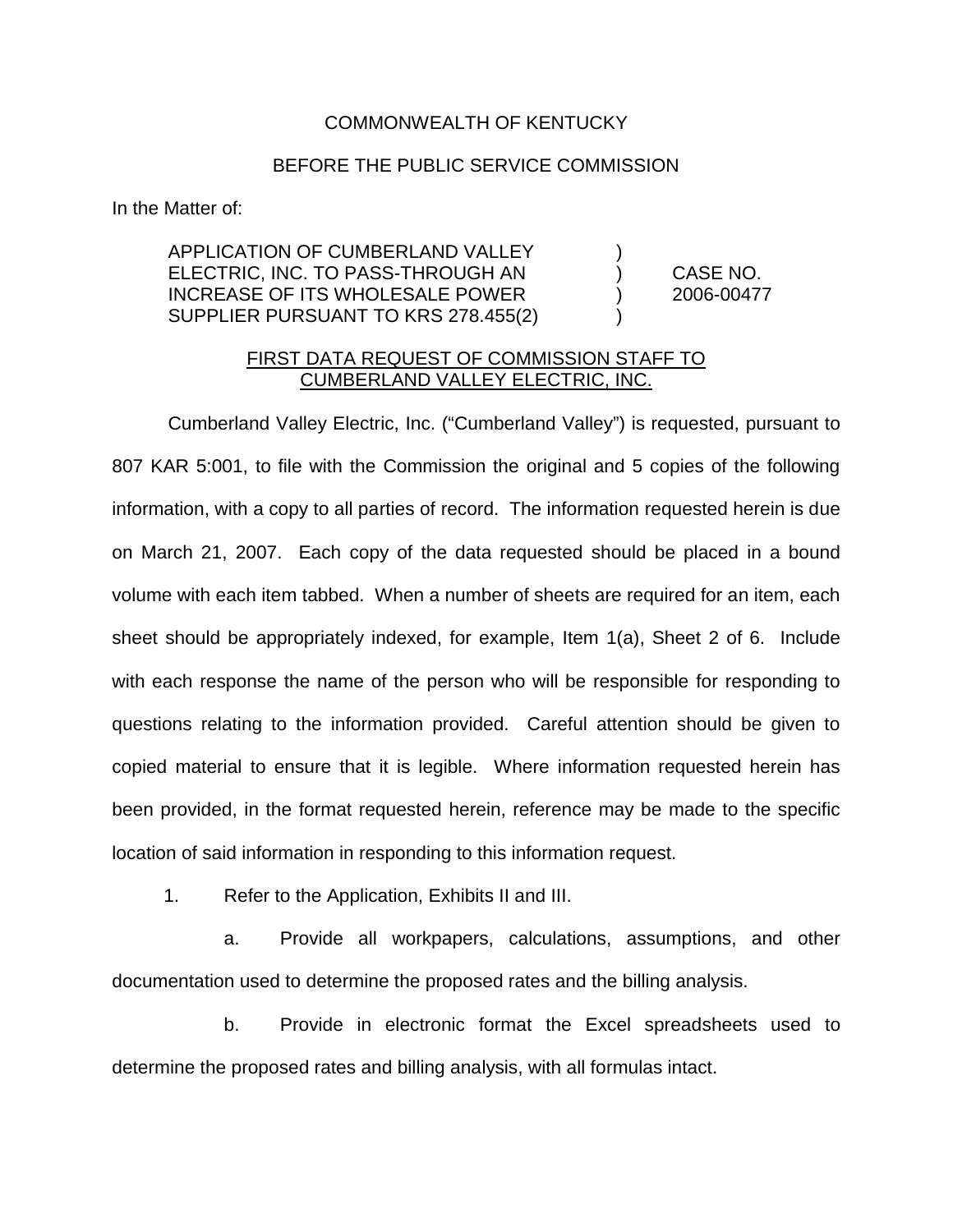2. KRS 278.455(2) provides that a distribution cooperative may change its rates to reflect a change in the rate of its wholesale supplier if the effects of an increase or decrease are allocated to each class and within each tariff on a proportional basis that will result in no change in the rate design currently in effect. 807 KAR 5:007, Section 2(2), provides that the distribution cooperative shall file an analysis demonstrating that the rate change does not change the rate design currently in effect and the revenue change has been allocated to each class and within each tariff on a proportional basis. In the cover letter to its Application, Cumberland Valley states:

In each instance, the retail rates for a particular class have been developed in a manner that is consistent with the method proposed by EKPC. The proposed rate design structure at retail does not change the rate design currently in effect and is consistent with the rate design methodology used at wholesale.

a. For each retail Rate Schedule listed in Exhibit II of the Application, identify the corresponding wholesale Rate Schedule of East Kentucky Power Cooperative, Inc.

b. Would Cumberland Valley agree that KRS 278.455(2) and 807 KAR 5:007, Section 2(2), require that increases or decreases in rates from the wholesale supplier must be allocated to each retail class and within each retail tariff on a proportional basis? Explain the response.

c. Would Cumberland Valley agree that KRS 278.455(2) and 807 KAR 5:007, Section 2(2), require that the retail rate change does not change the retail rate design currently in effect? Explain the response.

3. Refer to Exhibit III of the Application.